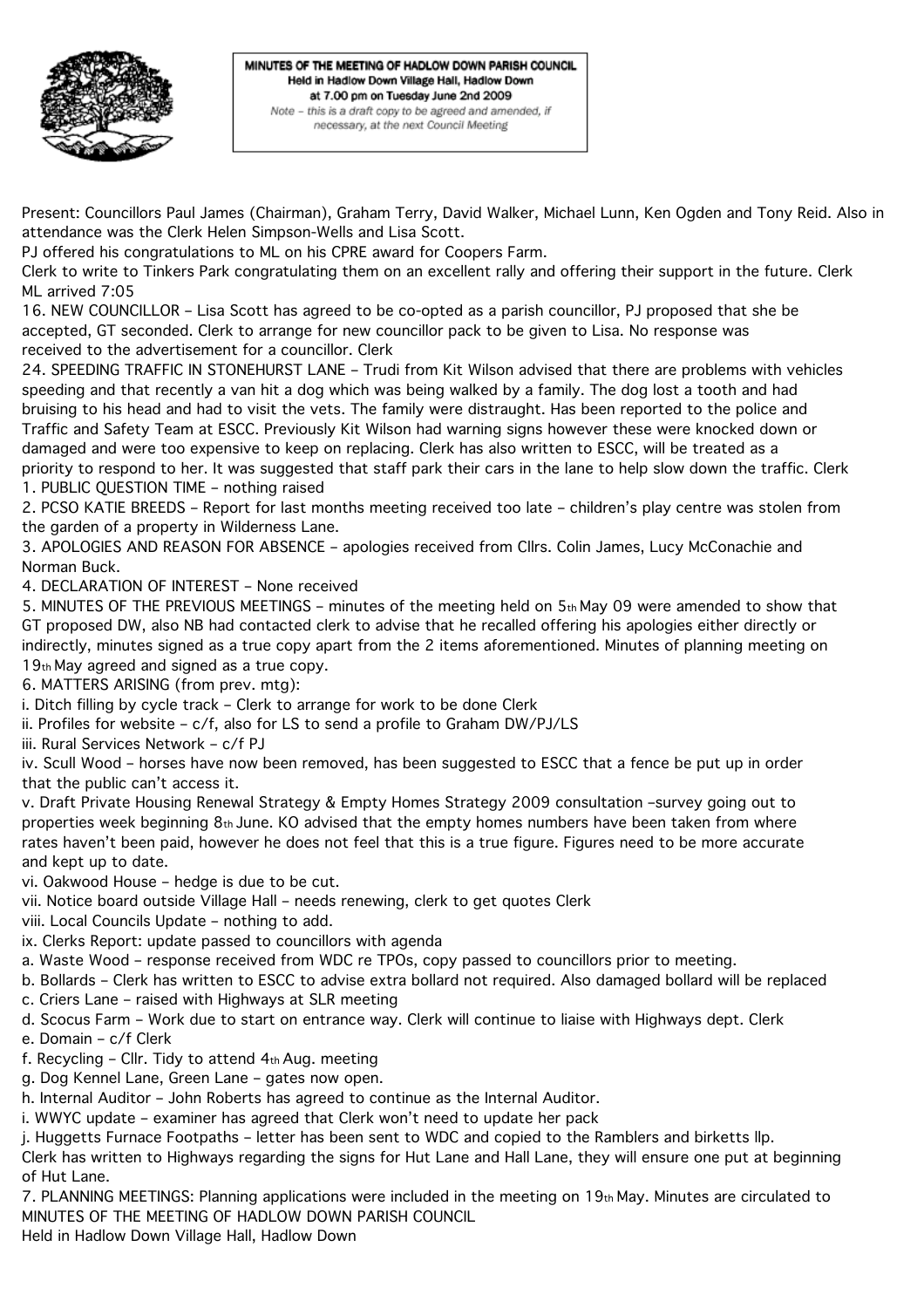at 7.00 pm on Tuesday June 2nd 2009

Note – this is a draft copy to be agreed and amended, if

necessary, at the next Council Meeting

Councillors, and posted on the village notice boards and can be provided to anyone who may be interested via the Clerk.

GRANTED PLANNING PERMISSION:

WD/2009/0693/F THE GRANGE, MAIN ROAD, HADLOW DOWN TN22 4HH – Single storey garden level side extension consisting of a kitchen and living area with an associated larder and cloakroom

WD/2009/0770/F THE NEW HOUSE, SCHOOL LANE, HADLOW DOWN TN22 4HY – Proposed single storey rear extension to create extended lounge and dining room and new utility room

WD/2009/0469/F & WD/2009/0470/LB BRICK KILN FARM, BRICK KILN LANE, TN22 4EJ – Alteration and extension to existing dwelling to form link to and convert disused barns

STONEHURST FARM – Clerk received a copy of a response to questions raised by WDC regarding this planning application.

OLD BOLTON BUILDINGS – Members of the public have advised that the site has changed hands. There was a strict condition of planning that the building should be removed when it is vacated. Owner was reminded of this prior to him moving. Clerk to send letter to WDC requesting that they look into the breach of planning. Clerk 8. REPORTS FROM CLLR. TONY REID ESCC & CLLR. KEN OGDEN WDC – TR advised that he enjoyed the SLR meeting at Ringmer. He feels that a 1/4ly meeting would be appropriate and that it would be good to have Rights of Way there as well. He has read an article on David McKay's book 'Sustainable energy without the hot air', which TR recommended for reading, the book can be downloaded for free from the internet. PJ thanked TR for all his work on behalf of the council.

KO advised that the permitted development rights seem to be increasing planning applications. The housing survey is coming out shortly and takes Wealden through to 2026.

9. REPORTS FROM COUNCILLORS (COUNCIL MATTERS AND OUTSIDE BODIES):

i. Neighbourhood Watch, Emergency Planning, New Village Hall Working Party and Playing Field Committee – Cllr. Graham Terry – GT questioned why the PFC should come to the council with their plans for the play area, PJ advised that as the Parish Council is solely responsible for the piece of land it is going on and also as they will need to do the risk assessment and the insurance. The Parish Council believe that it should just need to be a formality that they see the plans. Other councillors agreed that they should see the plans.

ii. Community Strategies, Sustainable Development and Environment Matters – Cllr. Michael Lunn – ML gave councillors a copy of notes from the community planning process meetings and explained what happened at the 2nd meeting. It is an ongoing process. PJ expressed concern that there were not many people at the 2nd meeting however it was felt that attendance was affected by it being half-term, the power cut and a big football match. The people attending were also working on ideas that had been raised by all the people at the 1st session. Agreed that ML is doing a brilliant job and councillors will encourage people to attend the next session where there will be representatives from the police, WDC, ESCC and local councillors. iii. Burial Ground – Cllr. Paul James – nothing to report

iv. Rights of Way, Highways and Footpaths – Cllr. David Walker - DW advised that the SLR meeting was highly beneficial and that improvements were seen in the village within a few days. Parish Council need to utilise the workgangs. A lot of work is being done in the village by Highways department. The gates of the School Lane – Stockland Lane green lane are now open.

v. Easylink – Cllr. Lucy McConachie – nothing to report in LM's absence.

vi. Village Hall Management Committee, Wealden Association of Local Councils and Safer Wealden Partnership – Cllr. Colin James – nothing to report in CJ's absence

vii. Tree Warden - Jo Dummer (former Councillor) – nothing to report.

20. POWER CUTS – power went off at 14:30 on Tuesday 26th May, on Wednesday a.m. the chair initiated the emergency plan. Parish Council discussed the issues over the lack of communication from EDF. The Red Cross were at Five Ashes, however no-one in Hadlow Down was informed of this. It was identified that vulnerable people do not necessarily want to identify themselves as such and that cordless phones won't work when they've run out of power. Requested that KO and TR highlight the issues to those in charge at WDC and ESCC to ensure that the utility companies know who to contact with information, should a similar issue occur in the future. Some, but not all, villagers have received letters of compensation. Clerk to write to EDF, copying in emergency planning officers at WDC and ESCC and Charles Hendry MP expressing the Parish Councils concerns. Clerk

10. BANK RECONCILIATION: – Bank reconciliation for 24th April 09 and 26th May 09 agreed and signed as correct. 11. OTHER FINANCE MATTERS:

i. Insurance - agreed at meeting on  $5<sub>th</sub>$  May, cheque has been raised for £450.00, councillors ratified the decision at this meeting.

ii. Home Start – extra information received, Clerk to write to them and also ask that advert be placed in Parish Magazine and on the Website. Clerk

12. ACCOUNTS FOR PAYMENT: The following were agreed by all and cheques signed:

i. Helen Simpson-Wells. Salary £995.29 includes £44 for mileage, £10.47 for expenses, £155.91 training hours